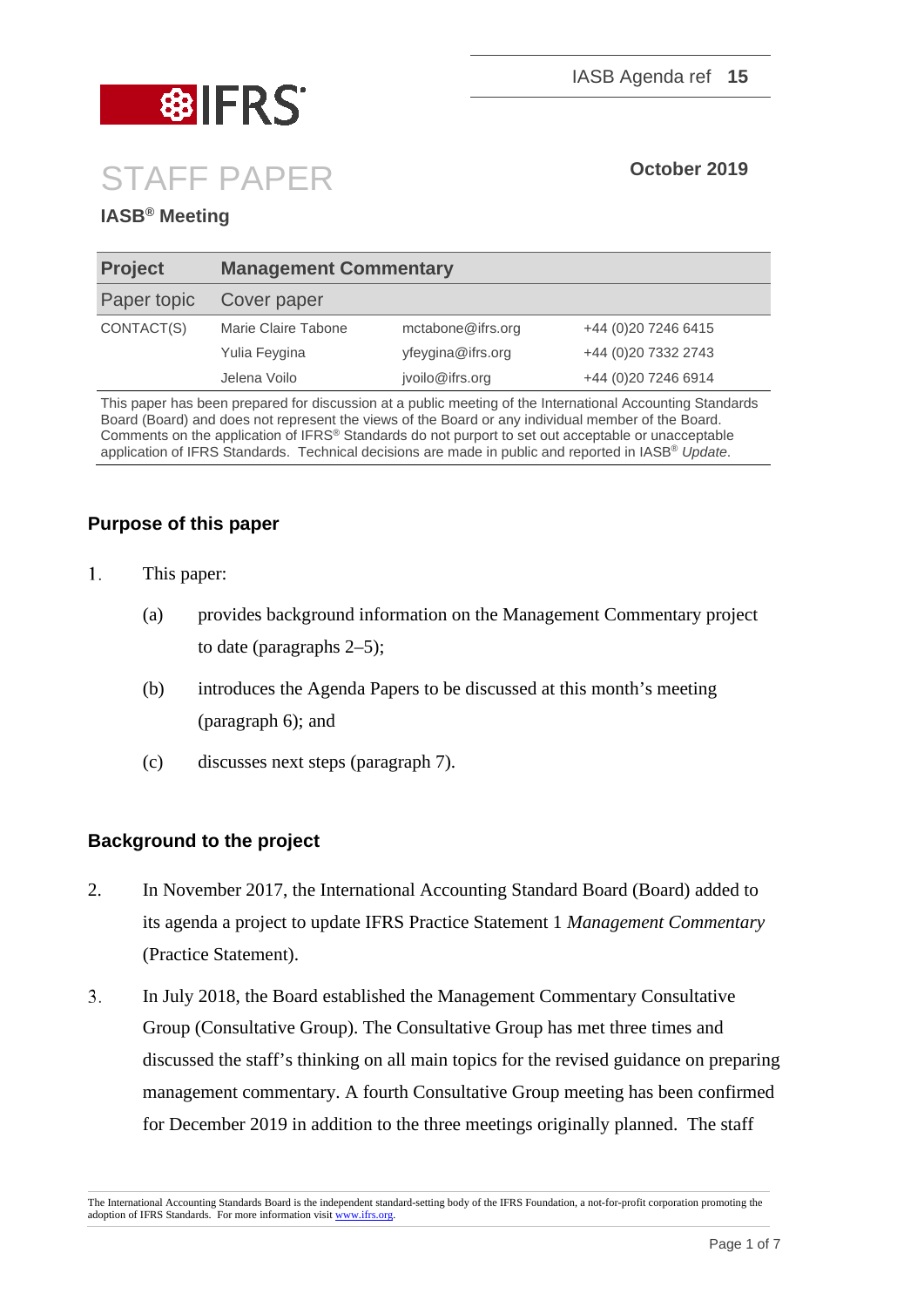also sought input on particular topics from the Accounting Standards Advisory Forum, Capital Markets Advisory Committee and Global Preparers Forum.

- 4. To date, the Board discussed the following topics:
	- (a) the objective of management commentary (November 2018);
	- (b) the staff's approach to revising the Practice Statement (May 2019);
	- (c) the staff's approach to guidance on qualitative characteristics (July 2019);
	- (d) making materiality and relevance judgements (July 2019); and
	- (e) the guidance on qualities that make up faithful representation (September 2019).
- 5. A summary of the Board's discussions and tentative decisions related to the above topics is included in the appendix to this paper.

#### **Papers for this meeting**

- 6. At this month's meeting the staff will present:
	- (a) Agenda Paper 15A *Enhancing qualitative characteristics in management commentary*. This paper discusses what guidance the revised Practice Statement should include on the enhancing qualitative characteristics, and asks the Board for decisions.
	- (b) Agenda Paper 15B *Introduction to business model*. This paper is designed to provide an introduction to the Board's future discussions on business model. It provides an overview of the staff's research on business model, identifies questions the Board will need to consider in developing proposals for guidance on business model and includes the staff's preliminary analysis of these questions. This paper is for information only and does not ask the Board for decisions.

#### **Next steps**

 $7<sub>1</sub>$ Next, the staff plan to discuss with the Board guidance on business model.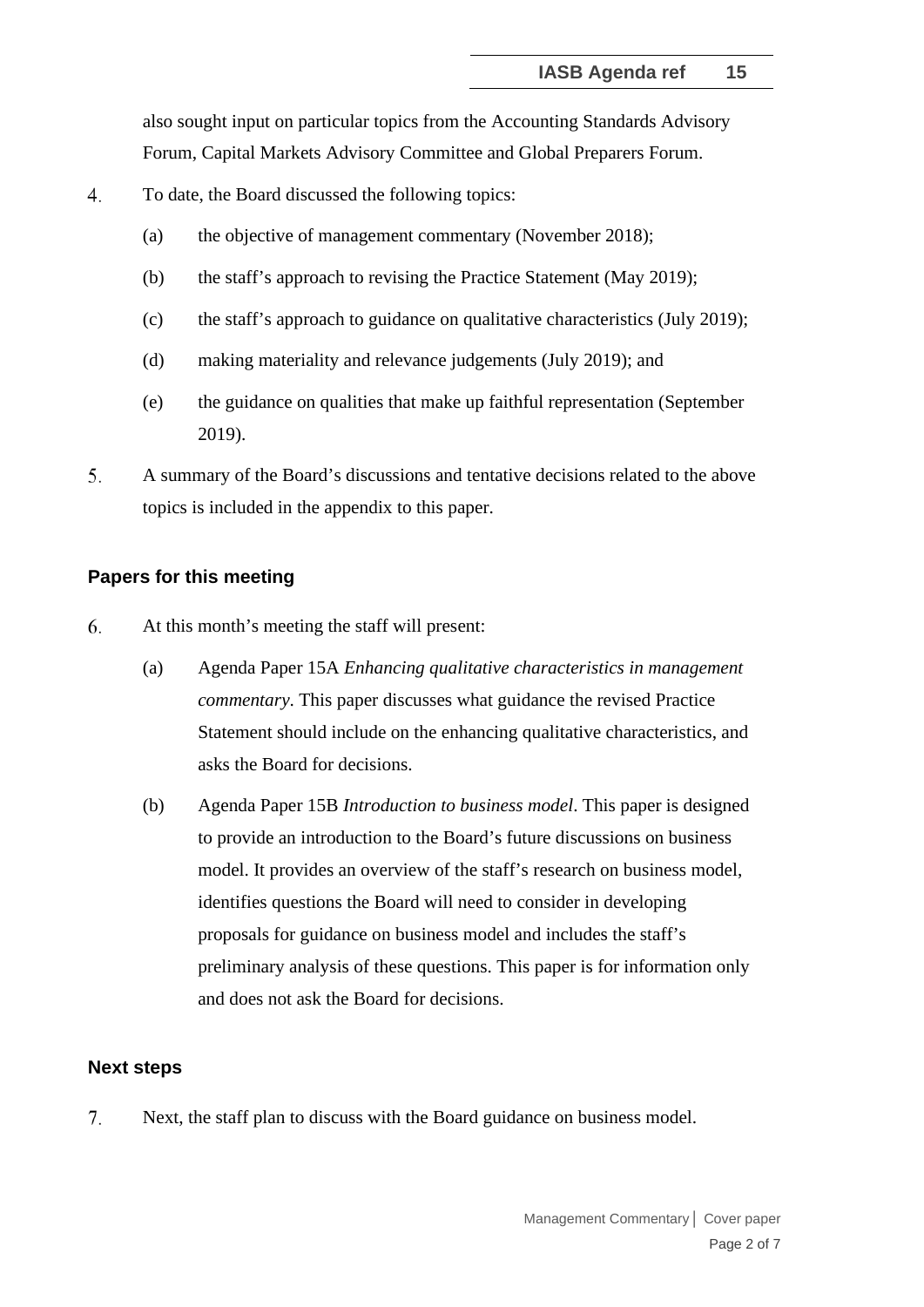## **Appendix— Summary of previous discussions with the Board**

| <b>Ref</b>     | <b>Topic and discussion</b><br>date                                 | <b>Board's tentative decision</b>                                                                                                                                                                                                                                                                                                                                                                                                                                                                                                                                    | Follow-up steps (if any)                                                                                                                                                                                                          |
|----------------|---------------------------------------------------------------------|----------------------------------------------------------------------------------------------------------------------------------------------------------------------------------------------------------------------------------------------------------------------------------------------------------------------------------------------------------------------------------------------------------------------------------------------------------------------------------------------------------------------------------------------------------------------|-----------------------------------------------------------------------------------------------------------------------------------------------------------------------------------------------------------------------------------|
| A1             | Approach to revising the<br><b>Practice Statement</b><br>(May 2019) | The Board noted that the revision of the Practice Statement is intended to<br>promote preparation of management commentaries that better meet the<br>information needs of the primary users of financial reports. The revised<br>Practice Statement will provide guidance that:<br>(a) consolidates innovations in narrative reporting;<br>(b) addresses gaps in reporting practice; and<br>(c) remains principles-based but contains sufficient detail to support rigorous<br>application.<br>The Board was not asked to make any decisions.                        |                                                                                                                                                                                                                                   |
| A <sub>2</sub> | The objective of<br>management commentary<br>(November 2018)        | The staff recommended that the objective of management commentary<br>should be to give context for the financial statements by providing primary<br>users with historical financial and operational information and analysis that<br>is useful in assessing the prospects for the entity's future net cash inflows,<br>and its management's stewardship of the entity's economic resources.<br>The Board did not formally vote at this meeting but agreed in broad terms<br>with that objective, and with the staff's recommendations for guidance to<br>support it. | The Board asked the staff to<br>consider whether it is<br>possible to provide further<br>clarity on:<br>(a) the roles that historical<br>information and forward-<br>looking information play<br>in management<br>commentary; and |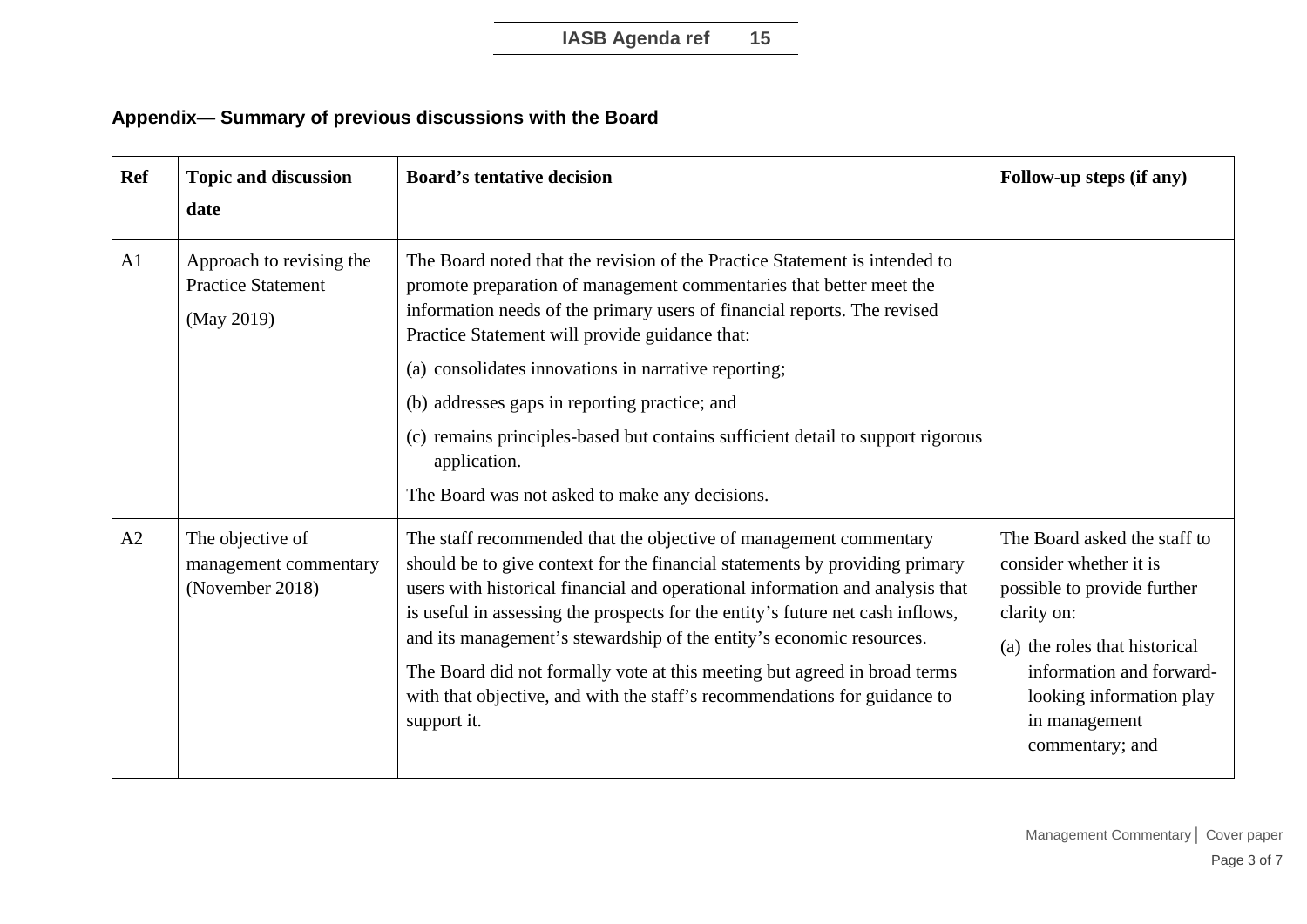|                |                                                                       |                                                                                                                                                                                                                                                                                                                                                                                                                                                                                                                                                                                                                                                                                                                                                                                                                                                                       | (b) the difference between the<br>objective of management<br>commentary and the<br>objective of financial<br>statements. |
|----------------|-----------------------------------------------------------------------|-----------------------------------------------------------------------------------------------------------------------------------------------------------------------------------------------------------------------------------------------------------------------------------------------------------------------------------------------------------------------------------------------------------------------------------------------------------------------------------------------------------------------------------------------------------------------------------------------------------------------------------------------------------------------------------------------------------------------------------------------------------------------------------------------------------------------------------------------------------------------|--------------------------------------------------------------------------------------------------------------------------|
| A <sub>3</sub> | Approach to guidance on<br>qualitative characteristics<br>(July 2019) | The Board noted that the plan for the revised Practice Statement is to:<br>(a) include a brief description of each qualitative characteristic based on its<br>description in the Conceptual Framework for Financial Reporting; and<br>(b) provide specific guidance on considering particular qualitative<br>characteristics where such guidance is needed due to the nature of<br>information included in management commentary.<br>The Board was not asked to make any decisions.                                                                                                                                                                                                                                                                                                                                                                                   |                                                                                                                          |
| A <sub>4</sub> | Making relevance and<br>materiality judgements<br>(July 2019)         | The Board tentatively decided to introduce in the revised Practice Statement<br>guidance on making materiality judgements in preparing management<br>commentary that would:<br>(a) incorporate key elements of the guidance from Practice Statement 2<br><b>Making Materiality Judgements (Materiality Practice Statement)</b><br>supported, where necessary, by cross-references to further guidance in<br>the Materiality Practice Statement;<br>(b) provide additional guidance where it is necessary because the nature of<br>management commentary differs from the nature of financial statements;<br>and<br>(c) focus on explaining the materiality process, in particular on identifying<br>material information.<br>Further, the Board tentatively decided that the guidance on identifying<br>material information in the revised Practice Statement would: |                                                                                                                          |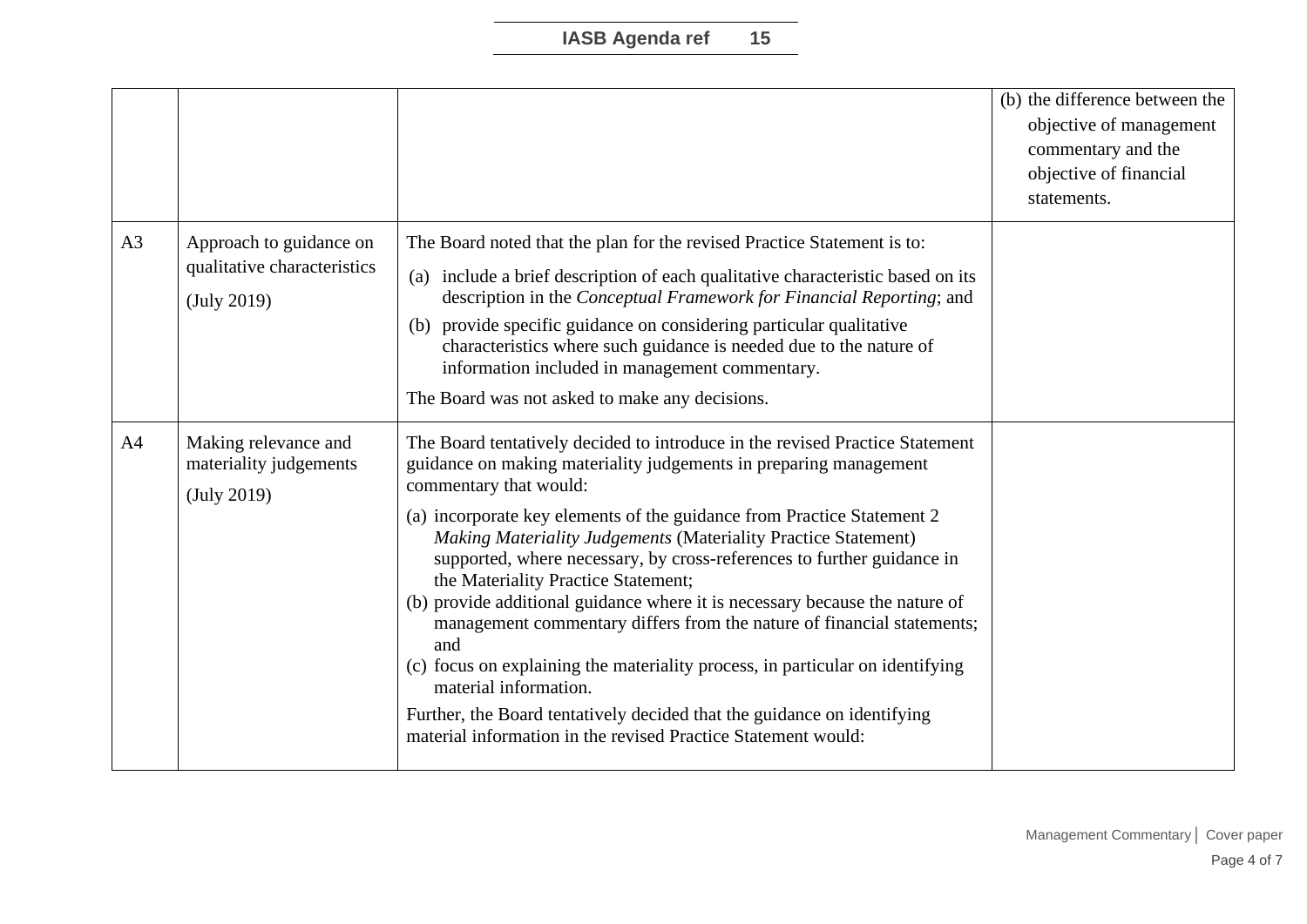| (a) recognise the guidance in the Practice Statement on elements of         |                       |  |
|-----------------------------------------------------------------------------|-----------------------|--|
| management commentary (content elements) as a general source of             |                       |  |
| identifying such information;                                               |                       |  |
| (b) provide the following guidance on considering primary users' common     |                       |  |
| information needs in identifying material information:                      |                       |  |
| make an explicit link between identification of material<br>(i)             |                       |  |
| information and the objective of management commentary-                     |                       |  |
| that is providing information that is useful in assessing the               |                       |  |
| prospects for future net cash inflows to the entity and in                  |                       |  |
| assessing management's stewardship of the entity's economic                 |                       |  |
| resources; and                                                              |                       |  |
| (ii)<br>describe practical sources that could help management               |                       |  |
| identify matters that may need to be discussed in management                |                       |  |
| commentary. Those sources include the entity's capital                      |                       |  |
| markets communications, information management uses in                      |                       |  |
| managing the business and information identified though                     |                       |  |
| engagement with the entity' key stakeholders; and                           |                       |  |
| (c) explain how management would consider what information to provide       |                       |  |
| about such matters in each content element to deliver a coherent            |                       |  |
| narrative.                                                                  |                       |  |
|                                                                             |                       |  |
| Finally, the Board tentatively decided to include in the revised Practice   |                       |  |
| Statement guidance on the other steps of the materiality process that would |                       |  |
|                                                                             | prompt management to: |  |
|                                                                             |                       |  |
| (a) consider the likelihood of a matter occurring, not just the size of the |                       |  |
| impact, in assessing the quantitative factors when making materiality       |                       |  |
| judgements;                                                                 |                       |  |
| (b) consider the appropriate level of aggregation when assessing what       |                       |  |
| information an entity needs to provide in management commentary; and        |                       |  |
| (c) highlight the links between different pieces of information when        |                       |  |
| organising the information within management commentary.                    |                       |  |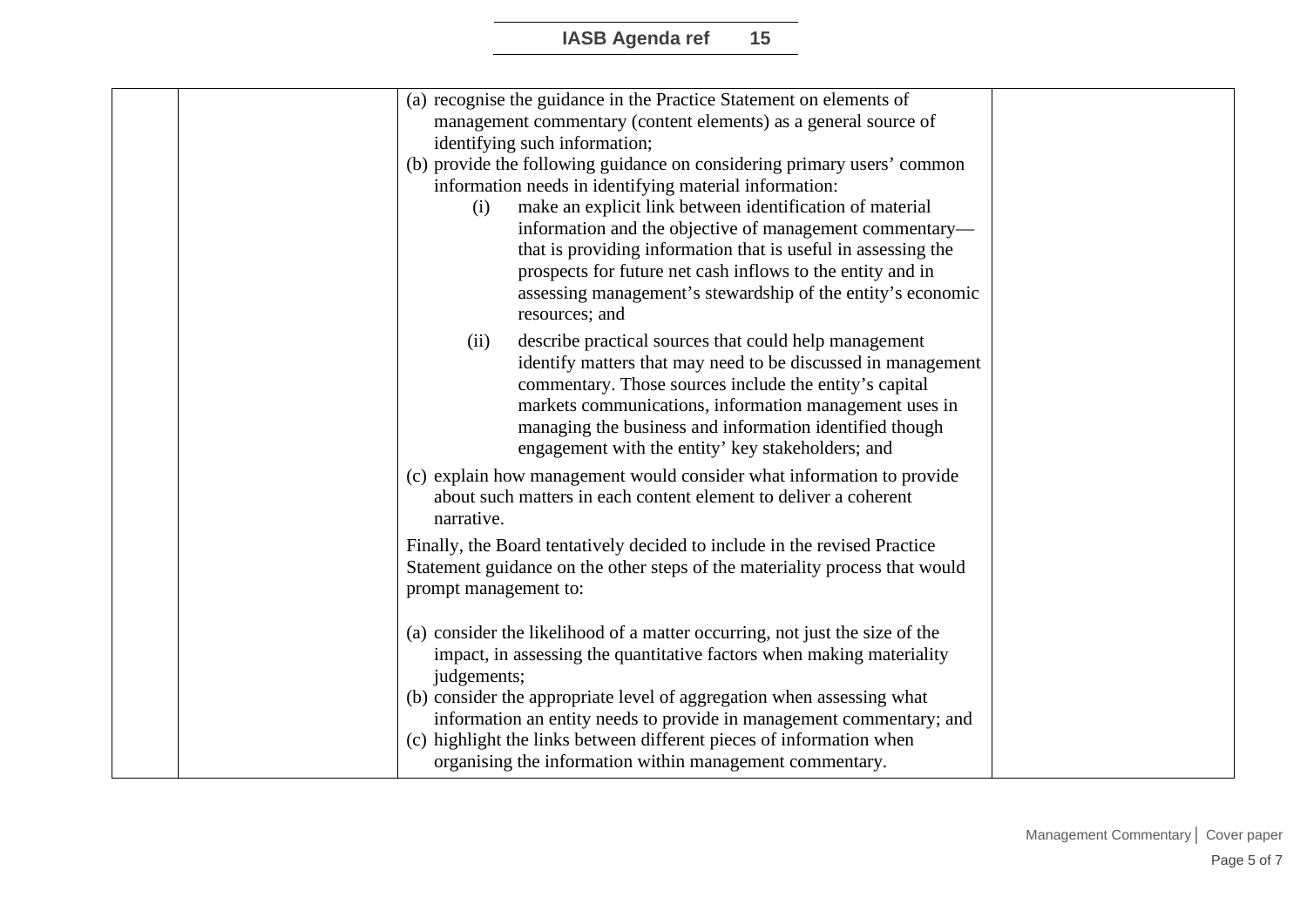| A <sub>4</sub>   |                         |                                                                                                                                                                                                                                                                                                                                                                   |  |
|------------------|-------------------------|-------------------------------------------------------------------------------------------------------------------------------------------------------------------------------------------------------------------------------------------------------------------------------------------------------------------------------------------------------------------|--|
| (September 2019) | Faithful representation | The Board tentatively decided that the revised Practice Statement would:                                                                                                                                                                                                                                                                                          |  |
|                  |                         | (a) include guidance on the qualities that make up faithful representation—<br>completeness, neutrality and freedom from error; and<br>(b) explain that these qualities should be maximised to the extent possible.                                                                                                                                               |  |
|                  |                         | The Board tentatively decided that the revised Practice Statement would<br>include a description of completeness based on paragraph 2.14 of<br>the Conceptual Framework. In particular, that description would explain<br>that:                                                                                                                                   |  |
|                  |                         | (a) a complete depiction of a matter should include material information<br>about the nature of that matter and about factors and circumstances that<br>might affect it.                                                                                                                                                                                          |  |
|                  |                         | (b) completeness of a depiction of a matter is determined by reference to<br>primary users' information needs. To be complete, a depiction of a<br>matter does not necessarily require management to provide all<br>information it has about that matter.                                                                                                         |  |
|                  |                         | The Board tentatively decided that the revised Practice Statement would:                                                                                                                                                                                                                                                                                          |  |
|                  |                         | (a) require that the management commentary be neutral. To facilitate that:<br>each matter that needs to be discussed in the management<br>(i)<br>commentary should be given due prominence; and<br>the overall tone and language used in management<br>(ii)<br>commentary should contribute to an unbiased depiction of the<br>entity's performance and position. |  |
|                  |                         | (b) include a description of neutrality based on paragraph 2.15 of                                                                                                                                                                                                                                                                                                |  |
|                  |                         | the Conceptual Framework. In particular, that description would explain                                                                                                                                                                                                                                                                                           |  |
|                  |                         | that, for the depiction of a matter to be neutral, information about it<br>cannot be omitted, obscured, given undue prominence or otherwise be                                                                                                                                                                                                                    |  |
|                  |                         | manipulated to influence primary users' view of the matter favourably or                                                                                                                                                                                                                                                                                          |  |
|                  |                         | unfavourably.                                                                                                                                                                                                                                                                                                                                                     |  |